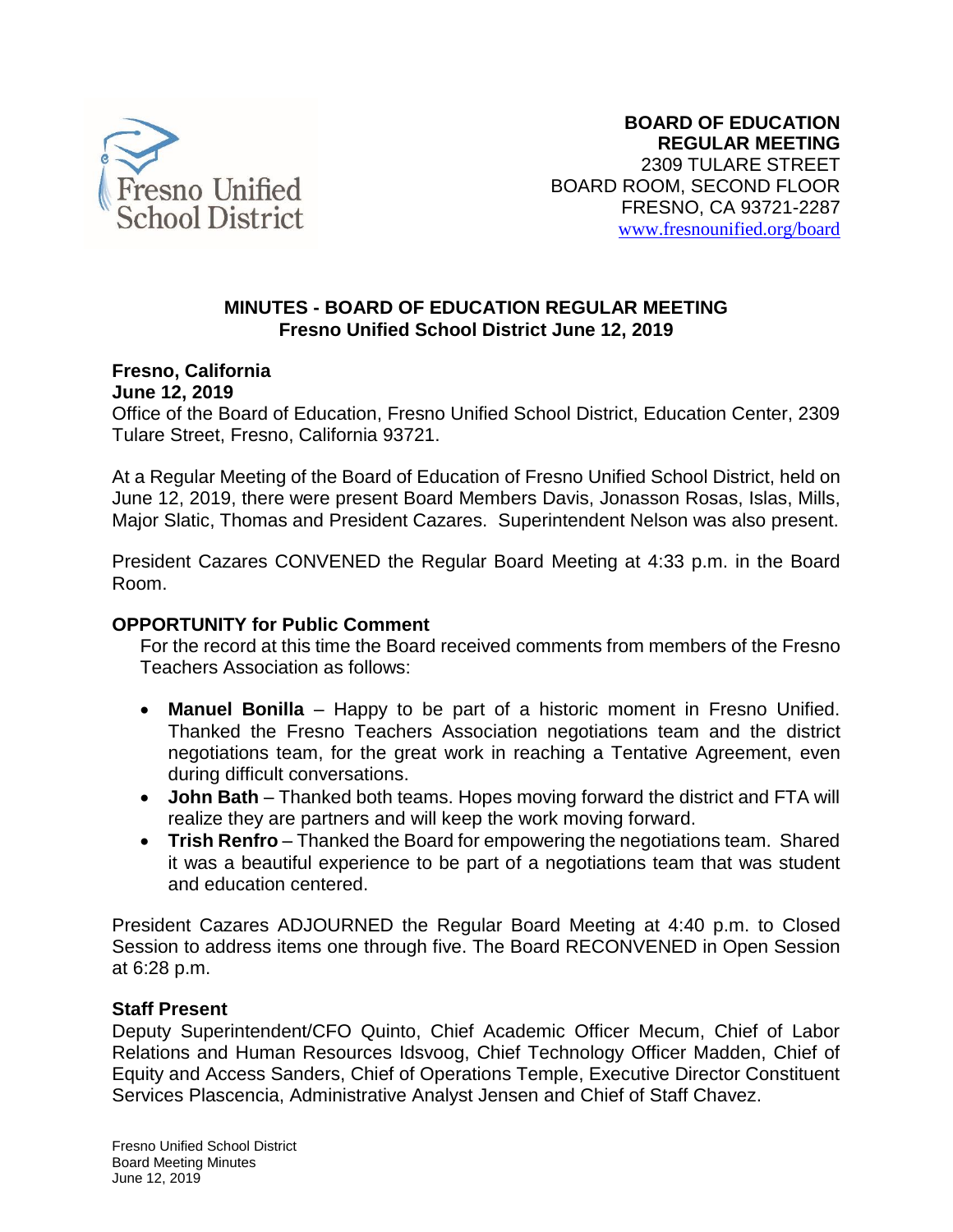# **Reporting Out of Closed Session**

- On a motion by Board Member Jonasson Rosas, seconded by Board Member Islas by the following vote, 6-0-0-1, the Board took action in Closed Session to make a lateral transfer of Robyn Scroggins, Regional Instructional Manager II, Special Education to Manager II/Principal I, Addicott Elementary School. ABSENT: Board Member Major Slatic.
- On a motion by Board Member Jonasson Rosas, seconded by Board Member Islas by the following vote, 7-0-0-0, the Board took action in Closed Session to promote Kaleb Neufeld, Analyst II Fiscal Services to Director, Fiscal Services.
- On a motion by Board Member Jonasson Rosas, seconded by Board Member Davis by the following vote, 7-0-0-0, the Board took action in Closed Session to promote Traci Taylor, Manager II Teacher Development to Director (General) Teacher Development.
- On a motion by Board Member Islas, seconded by Board Member Davis by the following vote, 7-0-0-0, the Board took action in Closed Session to promote Rosalinda Torres, Vice Principal I, Leavenworth Elementary to Principal II, Ewing Elementary.
- On a motion by Board Member Davis, seconded by Board Member Islas by the following vote, 7-0-0-0, the Board took action in Closed Session to promote Rachael Maciel to Principal III DeWolf.
- On a motion by Board Member Mills, seconded by Board Member Thomas by the following vote, 7-0-0-0, the Board took action in Closed Session to hire Sean Virnig, Executive Director, Special Education.
- On a motion by Board Member Slatic, seconded by Board Member Islas by the following vote, 7-0-0-0, the Board took action in Closed Session to hire Johnny Alvarado, Principal V, Bullard High School.
- Consensus reached on a Tentative Agreement with FTA; the parties will come back later to ratify.

# **PLEDGE OF ALLEGIANCE**

Ms. Laurie Momjian, Campus Culture Director from Bullard High School led the flag salute.

# **RECOGNIZE Unified Sports**

The Board of Education and Superintendent recognized the Bullard High School Lacrosse Team – Fresno City Champions – Coach Tamara Francis; and Edison High School Girls Track Team members – State qualifying 4 x 400m relay team, and State Qualifying and Valley Champion 800m runner, Kennedy Jennings – Coach Danny Alberty.

#### **HEAR Report from Superintendent**

• Recognized tonight is the last regularly scheduled board meeting and all the endof-year activities and graduations. Superintendent shared a short [video](https://vimeo.com/340745172) showcasing the district's various graduation celebrations.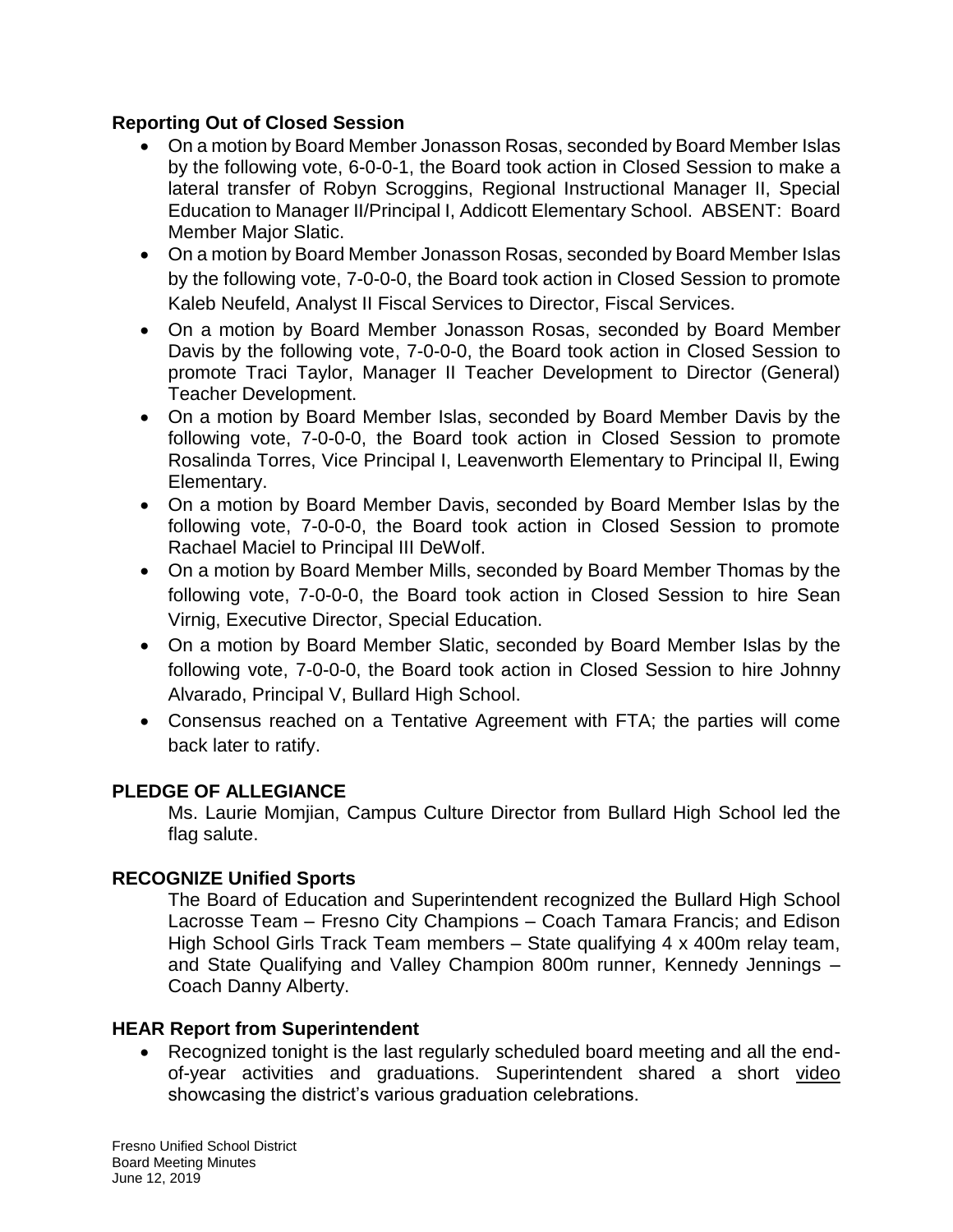- Fresno Unified held its annual retirement dinner last Friday night. In total, Fresno Unified is saying goodbye to 266 retirees over the course of the next few weeks. This group of retirees represents 6,594 years of service to the students of the district.
- Recognized three long time district administrators who are leaving after decades of service—Instructional Superintendent, Melissa Dutra (20 years); Assistant Superintendent of English Language Services, Maria Maldonado (33 1/2 years); and Sally Fowler, Executive Director of College and Career Readiness (34 years).
- Recognized Instructional Superintendent Ed Gomes who was recently celebrated at the California State Capitol as part of Portuguese Heritage month.
- Acknowledged the hard work by staff over the last several months in preparing our 2019/20 fiscal budget. With guidance from Deputy Superintendent and Chief Financial Officer Ruth Quinto, the Board has a solid plan that supports academic achievement while providing resources to both students and employees.
- Wished everyone a safe and relaxing summer.

# **OPPORTUNITY for Public Comment on Consent Agenda Items**

For the record, there were no members of the public wishing to address the Board on Consent Agenda Items.

On a motion by Member Davis, seconded by Member Jonasson Rosas, the consent agenda was approved, exclusive of agenda items A-4, A-7, A-9, A-11, A-14 and A-20, which were pulled for further discussion, on a roll call vote of 7-0-0- 0 as follows: AYES: Board Members: Davis, Islas, Jonasson Rosas, Mills, Major Slatic, Thomas and Board President Cazares.

# **A. CONSENT AGENDA**

#### **A-1, APPROVE Personnel List APPROVED as recommended**, the Personnel List, Appendix A, as submitted.

**A-2, ADOPT Findings of Fact and Recommendations of District Administrative Board**

**ADOPTED as recommended**, the Findings of Fact and Recommendations of District Administrative Panels resulting from hearings on expulsion and readmittance cases conducted during the period since the May 29, 2019 Regular Board meeting.

- **A-3, APPROVE Minutes from Prior Meeting APPROVED as recommended**, the draft minutes for the May 1 and May 15, 2019 Regular Board meetings.
- **A-4, ADOPT Resolution in Support of Improving Indoor Air Quality for Employees, Students, and Visitors**

A resolution in support of improving indoor air quality for employees and visitors.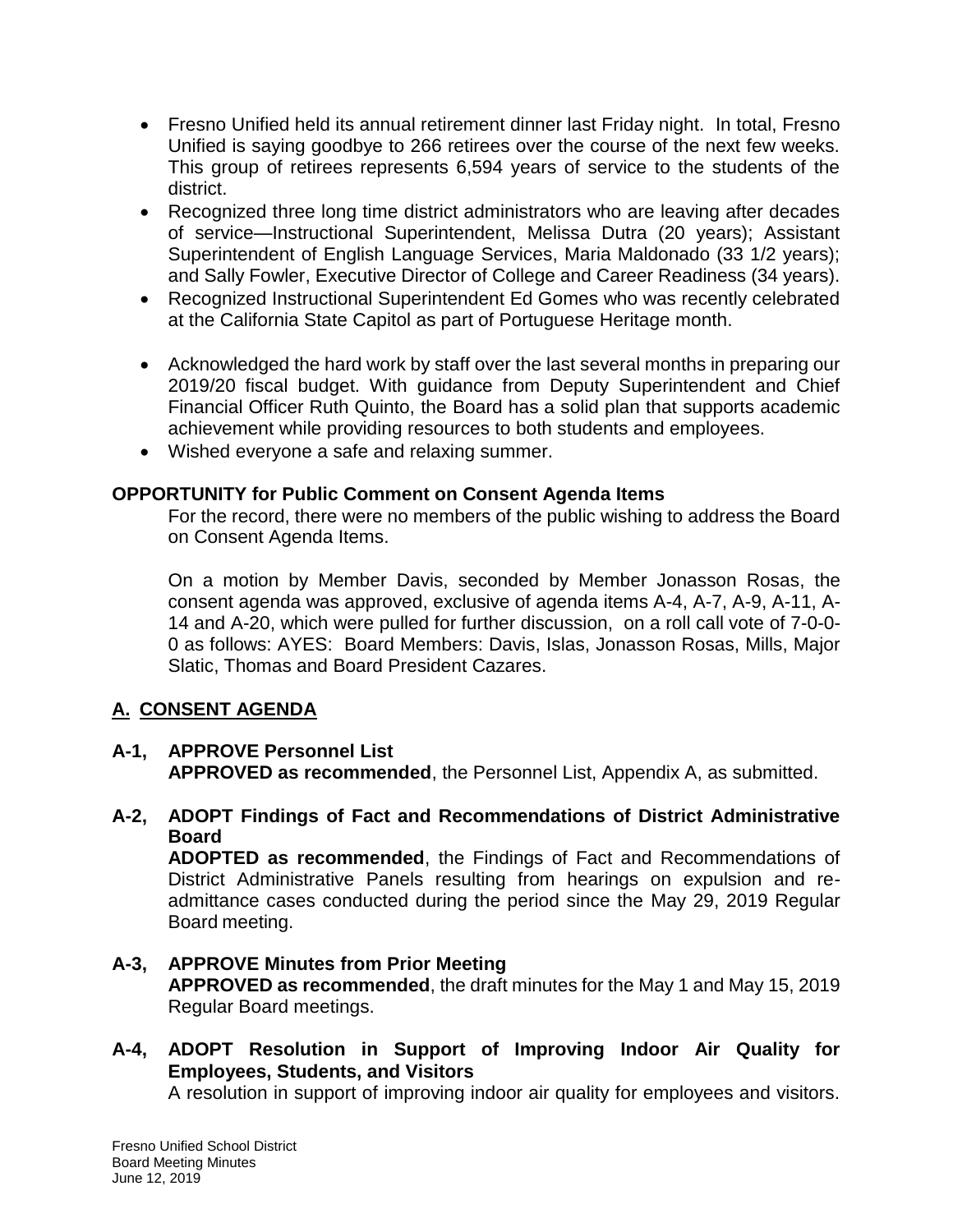According to the American Lung Association, fragrances can and do affect indoor air quality. They also represent potential health hazards for employees with allergies and chronic lung diseases. Perfumes, colognes, aftershave, scented lotions, scented hairspray, as well as strong-smelling cleaning products, can actually be detrimental to efforts to create a healthy indoor environment.

For the record, there were comments/questions by Board Members to address Agenda Item A-4. A summary is as follows: Does the district have a comprehensive policy pertaining to indoor air quality? The item as brought forward does not address all issues which could potentially affect indoor air quality, such as dust and mold. Recommended that a more comprehensive policy come forward in the future, and Agenda Item A-4 be adopted with a change of title to ADOPT Resolution to Encourage a Fragrance-Free Environment.

Request for a cost to be associated with the item due to work of communicating to staff and public. Additionally, to add language regarding phasing out of items currently used by the Maintenance Department and those brought in by employees. Chief of Staff, David Chavez and Executive Director, Jason Duke were available to provide clarity.

Board Member Islas moved for approval, with the following changes: Title changed to ADOPT Resolution to Encourage a Fragrance-Free Environment; Language added addressing the phasing out of cleaning supplies currently used by the district and items brought in by employees such as air fresheners and candles. The motion was seconded by Board Member Mills, which carried a 7-0- 0-0 vote as follows: AYES: Board Members: Davis, Islas, Jonasson Rosas, Mills, Major Slatic, Thomas, and Board President Cazares.

# **A-5, ADOPT Declaration of Need for Fully Qualified Educators**

**ADOPTED as recommended**, the 2019/20 Declaration of Need for Fully Qualified Educators. Annually, the District adopts the Declaration of Need for Fully Qualified Educators, which certifies that there may be an insufficient number of certificated persons who meet the district's specified employment criteria for the positions listed on the Declaration. The adoption of the Declaration is a prerequisite to the issuance of any limited assignment teaching permits or emergency permits in the event that shortages in certain subject areas occur (Title 5, California Code of Regulations, Section 80026).

# **A-6, ADOPT Resolution 18-25 Authorizing Inter-Fund Loans for Cash Flow Purposes**

**ADOPTED as recommended**, Resolution 18-25 recommended for adoption to authorize Fresno Unified School District to transfer funds as needed for cash-flow purposes and to repay those transactions as funds become available for the 2019/20 fiscal year. Education Code Section 42603 authorizes inter-fund loans to cover such temporary cash flow transfers.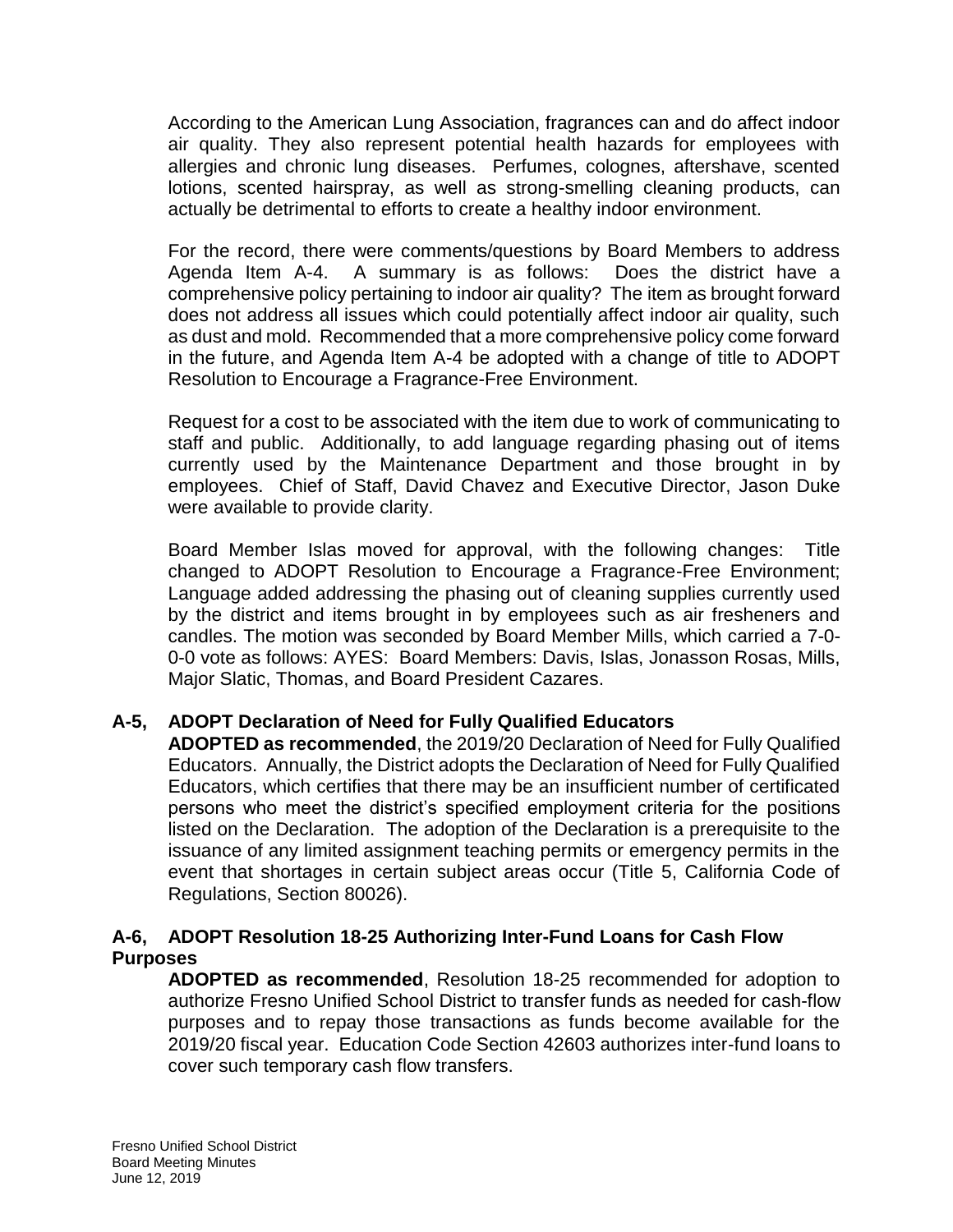**A-7, APPROVE Addendum No. 2 and Addendum No. 3 to the Master Agreement with Fresno City College (FCC)/State Center Community College District to Allow Fresno Unified to Use FCC Facilities for Design Science High School, and for FCC to Use the Current Design Science High School Campus APPROVED as recommended,** Addendum No. 2 and Addendum No. 3 to the Master Agreement (also in the Board binders) between Fresno Unified and the Fresno City College (FCC) division of the State Center Community College District. The Board approved the Master Agreement Establishing an Educational Partner Relationship on December 13, 2017, to facilitate joint projects and joint use of facilities by the two institutions to benefit the community, to be implemented on a project-by-project basis via addenda. Approval of Addenda No. 2 and No. 3 will provide for a facilities exchange, facilitating the move of Design Science Middle College High School to the FCC campus by allowing use of FCC facilities, and allowing FCC to use Fresno Unified facilities.

For the record, there were comments/questions by Board Members to address Agenda Item A-7. A summary is as follows: Expressed deep appreciation to Carol Goldsmith and Tressa Overstreet for their support of students at Design Science. Grateful to those that have worked to move this work along. Hoping to continue to invest in this program and see it expand. Apologized for the time it has taken to get to this point.

Board Member Islas moved for approval, seconded by Board President Cazares, which carried a 7-0-0-0 vote as follows: AYES: Board Members: Davis, Islas, Jonasson Rosas, Mills, Major Slatic, Thomas, and Board President Cazares.

# **A-8, APPROVE Award of Bid 19-56, Renovations at Fresno City College for Design Science High School**

**APPROVED as recommended**, Bid 19-56 for renovations to facilities at Fresno City College (FCC) to be used by Design Science Middle College High School. The project includes interior remodel (painting, instructional technology, cabinets, ceiling tiles) of seven existing classrooms and seven existing office/flexible spaces on the first and second floors of FCC's Business Education Building, and electrical and finish upgrades for a modified kitchen/cafeteria facility in the Cafeteria Building. Design Science will utilize approximately 9,850 square feet of facility space at FCC beginning in August 2019. Staff recommends award to the lowest responsive, responsible bidder: Metropolitan Builders LLC., (Fresno, California), \$505,000.

#### **A-9, APPROVE Agreement with CORE for Shared Administrator Services and the Accompanying Employment Agreement Between Fresno Unified School District and Michelle Steagall, Associate Superintendent for School Leadership**

**APPROVED as recommended**, an agreement between Fresno Unified School District and CORE for the shared services of Associate Superintendent for School Leadership, Michelle Steagall. The Board binders also include the Employment Agreement between Fresno Unified and Michelle Steagall for the 2019/20 school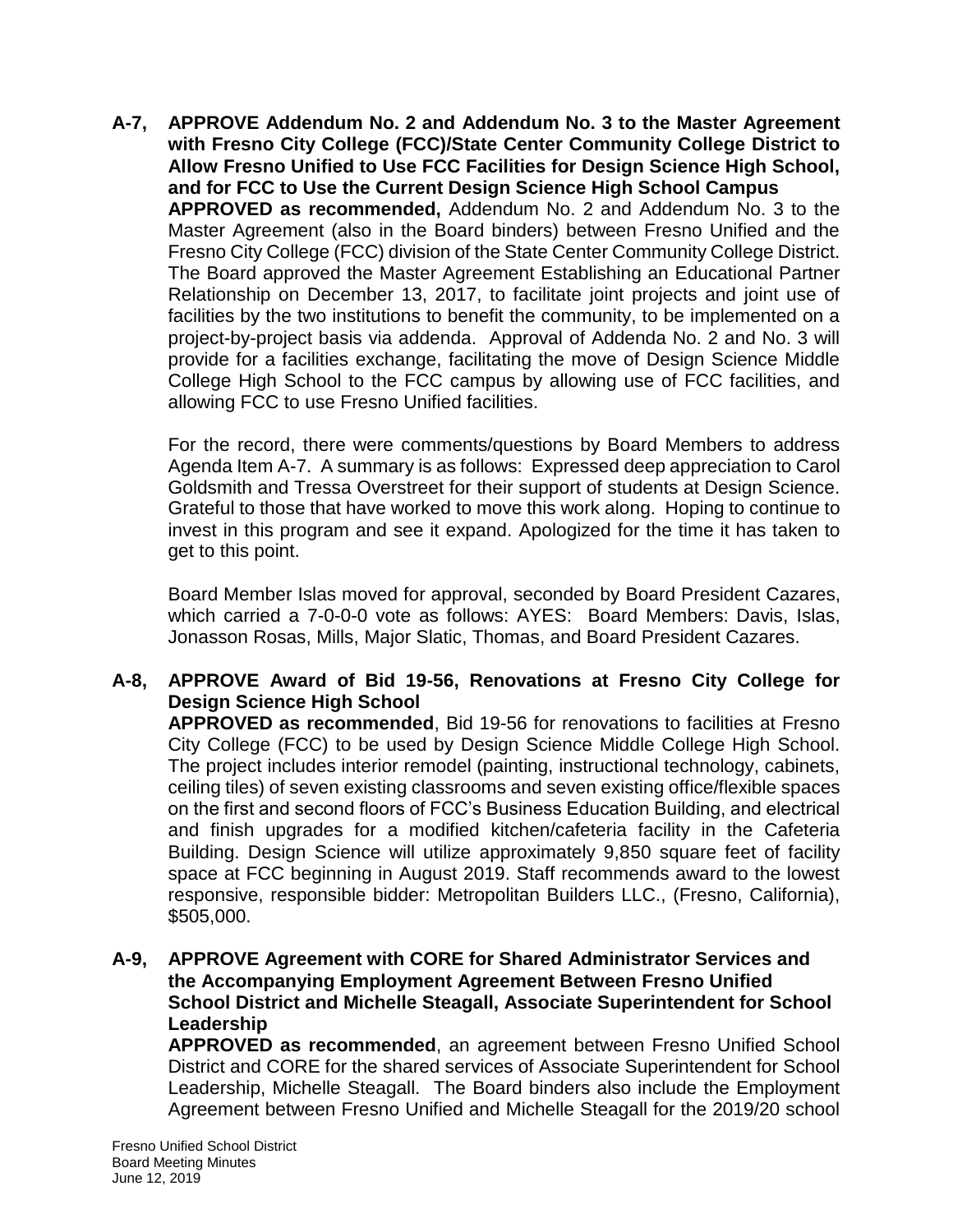year. Pursuant to the Shared Services Agreement, CORE shall reimburse the district for all items of cost associated with, or arising out of, its access to the services of the district's employee, Michelle Steagall.

For the record, there were comments/questions by Board Members to address Agenda Item A-9. A summary is as follows: New Board Members have not been frontloaded regarding CORE before this item came forward. Superintendent Nelson was available to provide clarity.

For the record, Superintendent Nelson read the following statement:

"Pursuant to Government Code Section 54953, subdivision C3 the district provides this oral summary of the salary and fringe benefits recommended for the following local agency executive, Michelle Steagall, Associate Superintendent of School Leadership. The term of this employment contract between the District and Michelle Steagall is July 1, 2019 through June 30, 2020. CORE districts are to reimburse Fresno Unified District for all components of Michelle Steagall's compensation, including but not limited to her annual salary in the amount of \$172,569.31, the contribution for her health and welfare benefits at \$19,385, her paid vacation at 20 days per year, her STRS calculation of 17.10% of salary as adjusted, her Medicare rate of 1.45%, unemployment insurance at .05%, liability insurance at .93%, Worker's Compensation insurance at 1.15%, and paid holidays per the district's holiday schedule.

Board Member Slatic moved for approval, seconded by Board Member Mills, which carried a 7-0-0-0 vote as follows: AYES: Board Members: Davis, Islas, Jonasson Rosas, Mills, Major Slatic, Thomas and Board President Cazares.

# **A-10, APPROVE Agreement with Delta Health Systems/TeamCare**

**APPROVED as recommended**, an agreement with Delta Health Systems/Team Care for employee wellness program administrative services.

# **A-11, APPROVE Legal and Investigation Services Agreements for 2019/20**

**APPROVED as recommended**, a list of legal and investigation firms recommended for approval to provide services to Fresno Unified during 2019/20. The list includes the firm name and location and the 2018/19 and 2019/20 attorney/investigator hourly rate(s). Staff negotiated rates with the firms and as a result, most have kept their rates the same as last year. Representation agreements with all firms are available in the office of the Deputy Superintendent/Chief Financial Officer.

For the record, there were comments/questions by Board Members to address Agenda Item A-11. A summary is as follows: Written protocols or procedures concerning investigations? Agenda Item A-11 is to approve a list of legal and investigation providers. Clarification on how the legal and investigative services provider list is put together? How does a provider get on the list? Is the District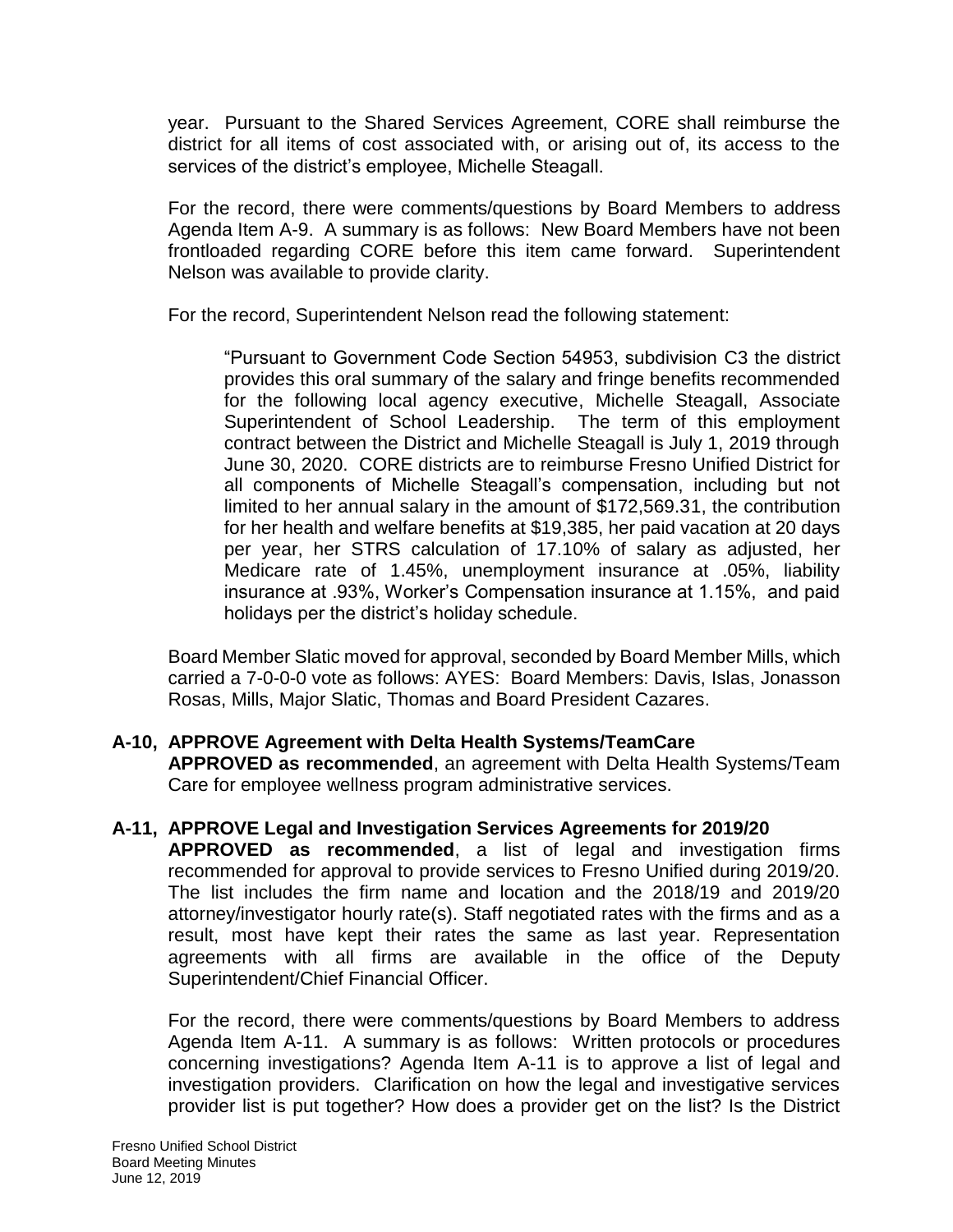exposed by not having a provider with a specific area of expertise on the list? Deputy Superintendent and CFO, Ruth F. Quinto, Chief Officer, Paul Idsvoog, Chief Officer Karin Temple, and Executive Director, Andrew De La Torre, and Analyst, Patrick Jensen were available to provide clarity.

Board Member Jonasson Rosas moved for approval, with the understanding by the next Board Meeting in August, the District will have identified a transparent process by which the community can propose to be on the list. Seconded by Member Islas, which carried a 5-0-0-2 vote as follows: AYES: Board Members: Davis, Islas, Mills, Major Slatic, and Board President Cazares; ABSENT: Board Members Jonasson Rosas and Thomas.

# **A-12, APPROVE Amendment to Agreement with Anthem Blue Cross**

**APPROVED as recommended**, an amendment to the agreement with Anthem Blue Cross. Anthem Blue Cross manages network provider services, claim/contract pricing services, utilization review services and case management services on behalf of the Joint Health Management Board (JHMB) and active employees and retirees.

**A-13, APPROVE 2019/20 Annual Membership Dues with the California School Boards Association/Education Legal Alliance, the Council of the Great City Schools, and the National School Boards Association Council of Urban Boards of Education**

**APPROVED as recommended**, 2019/20 annual membership dues with the California School Boards Association/Education Legal Alliance, the Council of the Great City Schools, and the National School Boards Association Council of Urban Boards of Education.

## **A-14, APPROVE a Software as a Service Agreement with eCFIM Solutions for Maintenance Work Order System Improvements**

**APPROVED as recommended**, a Software as a Service (SaaS) agreement with eCFIM Solutions for the district's maintenance work order system. SaaS is a cloud-based software distribution model in which a third-party provider hosts application and makes them available to customers over the Internet. The eCFIM SaaS agreement will reduce on-going costs of application and platform upgrades and enhance work order system customer support and communication through use of currently underutilized applications. The three-year agreement, which is for the period July 1, 2019 through June 30, 2022, will eliminate annual costs associated with licensing, product upgrades, and expected cost escalation.

For the record, there were comments/questions by Board Members to address Agenda Item A-14. A summary is as follows: Request for a brief explanation of what this system will provide and how it will be utilized. Executive Director, Jason Duke was available to provide clarity.

Board President Cazares moved for approval, seconded by Member Davis, which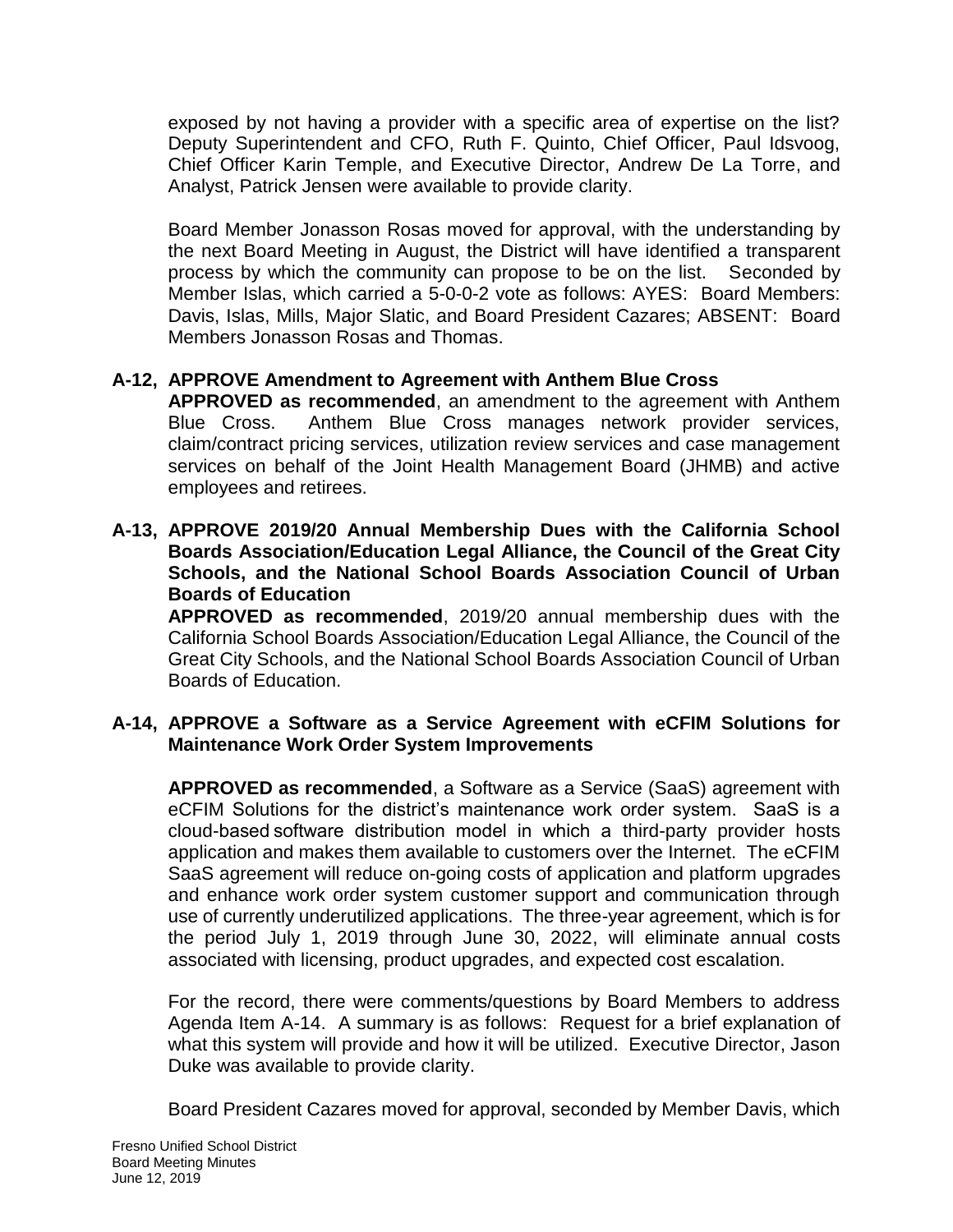carried a 6-0-0-1 vote as follows: AYES: Board Members: Davis, Islas, Jonasson Rosas, Mills, Major Slatic, and Board President Cazares; ABSENT: Board Member Thomas.

#### **A-15, APPROVE Award of Bid 19-51 Sections A, B and C – Mechanical Improvements for Various Schools: Malloch Elementary School, Tehipite Middle School and Bullard High School**

**APPROVED as recommended**, Bid 19-51 Sections A, B and C to replace the existing mechanical equipment at Malloch (chiller), Tehipite (air handlers) and Bullard (air handler) with district supplied energy efficient mechanical equipment. This project also includes replacement of energy management controls systems at Malloch and Tehipite and necessary structural upgrades. The project will increase energy efficiency and reduce routine maintenance. These projects utilize funding from the California Clean Energy Jobs Act (Proposition 39). Staff recommends award to the lowest responsive, responsible bidders: Section A: Strategic Mechanical, Inc. (Fresno, CA) \$299,000; and, Section B and C: American Incorporated (Visalia, CA) \$1,247,570.

#### **A-16, APPROVE Award of Bid 19-52 Sections B, D, and E, Energy Management Controls Upgrades for Various Schools: Bullard Talent and Greenberg Elementary Schools and Terronez Middle School; and Reject Bid Sections A and C: Kratt and Manchester Elementary Schools**

**APPROVED as recommended**, Bid 19-52 Sections A, B, C, D, and E to upgrade the energy management system controls for five schools: Bullard Talent, Greenberg, Kratt and Manchester Elementary Schools; and Terronez Middle School. The project will increase energy efficiency and a reduction in routine maintenance. These energy efficiency controls projects utilize funding from the California Clean Energy Jobs Act (Proposition 39). Staff recommends award to the lowest responsive, responsible bidder: Sections B, D, and E: Strategic Mechanical (Fresno, CA) \$2,095,877.

## **A-17, APPROVE Award of Bid 19-55, Phoenix Secondary Academy Portable Infrastructure and Site Development**

**APPROVED as recommended**, Bid 19-55 for site development (roads and parking lots, walkways, building pads) and utility infrastructure for the new Phoenix Secondary Academy campus on district-owned property at Church Avenue east of Peach Avenue. The project also includes construction of play courts, playfields, a shade structure, and off-site improvements (sidewalks and utility connections), and will support 23 modular buildings: multi-purpose room, administration building, 15 regular classrooms, CTE classroom, social/emotional support space, three restroom buildings, and a custodial/electrical/ storage facility. Staff recommends award to the lowest responsive, responsible bidder: Marko Construction Group, Inc. (Fresno, CA) \$5,580,826.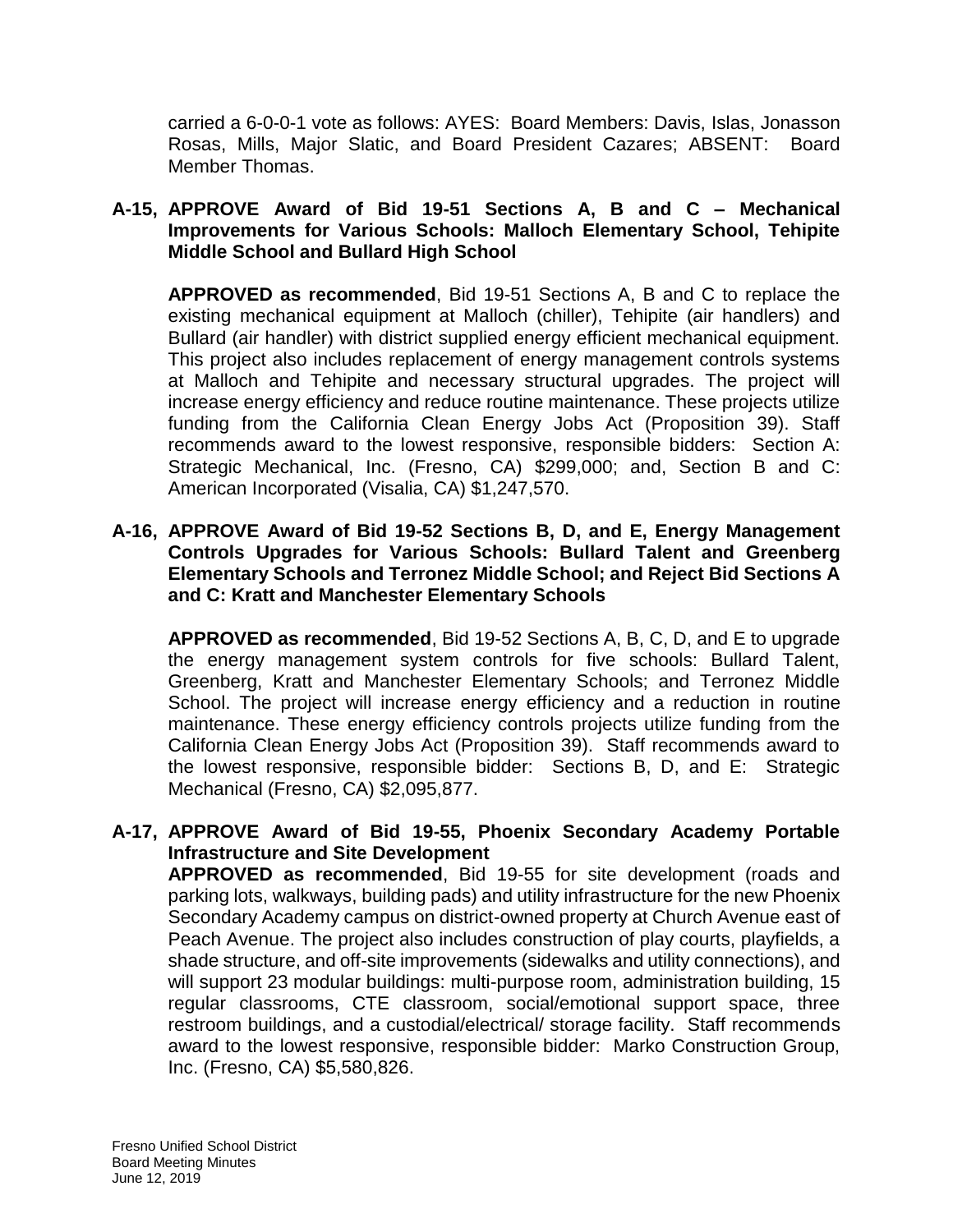# **A-18, APPROVE Foundation for California Community Colleges Agreement**

**APPROVED as recommended**. The Foundation for California Community Colleges is the legal home of the California College Guidance Initiative (CCGI), a statewide, equity focused, non-profit initiative that manages the state of California's college and career platform, CaliforniaColleges.edu. CaliforniaColleges.edu provides college, career, and financial aid planning for middle and high school students and their parents. All costs are funded through June 30, 2022 by the California Community Colleges Chancellor's Office as part of the College Next Initiative in the Central Valley.

## **A-19, APPROVE Manager II, Social Emotional Support Salary Placement E-25, 215 Duty Days on the Management Salary Schedule, Designation as Management, Exempt**

**APPROVED as recommended**, is the revised management salary schedule that reflects the addition of E-25, 215 duty days for Manager II, Social Emotional Support. This change reflects adding a 215 duty day schedule to allow more flexibility for support in the Manager

II, Social Emotional Support position.

#### **A-20, APPROVE Proposed Revisions for Board Policies 0415 (NEW), 0420, 0460, 1312.3, 5148.3, 6142.3 (NEW), 6170.1 and deletion of 0411**

Proposed Revisions for Board Policies 0415 (NEW), 0420, 0460, 1312.3, 5148.3, 6142.3 (NEW), 6170.1 and deletion of 0411. These revisions meet the legal mandates recommended by the California School Boards Association (CSBA).

For the record, there were comments/questions by Board Members to address Agenda Item A-20. A summary is as follows: Request to pull Board Policy 0415 Diversity, Equity, and Inclusion; and 5148.3 Preschool/Early Childhood Education from tonight's discussion and after further review bring back at a later date for approval. Chief of Staff, David Chavez was available to provide clarity.

Board Member Jonasson Rosas moved for approval, with the exception of Board Policy 0415 Diversity, Equity, and Inclusion; and 5148.3 Preschool/Early Childhood Education. Seconded by Member Thomas, which carried a 7-0-0-0 vote as follows: AYES: Board Members: Davis, Islas, Jonasson Rosas, Major Slatic, Thomas and Board President Cazares.

#### **A-21, APPROVE Renewal Agreement with Community Medical Providers Medical Group for Enhanced Primary Care Services for Employees, Retirees, Dependents and Spouses**

**APPROVED as recommended**, a renewal agreement with Community Medical Providers Medical Group for the continuation of Enhanced Primary Care (EPC) services.

#### **A-22, APPROVE Renewal Agreement with OptumInsight, Inc. for Health Plan Audit Services**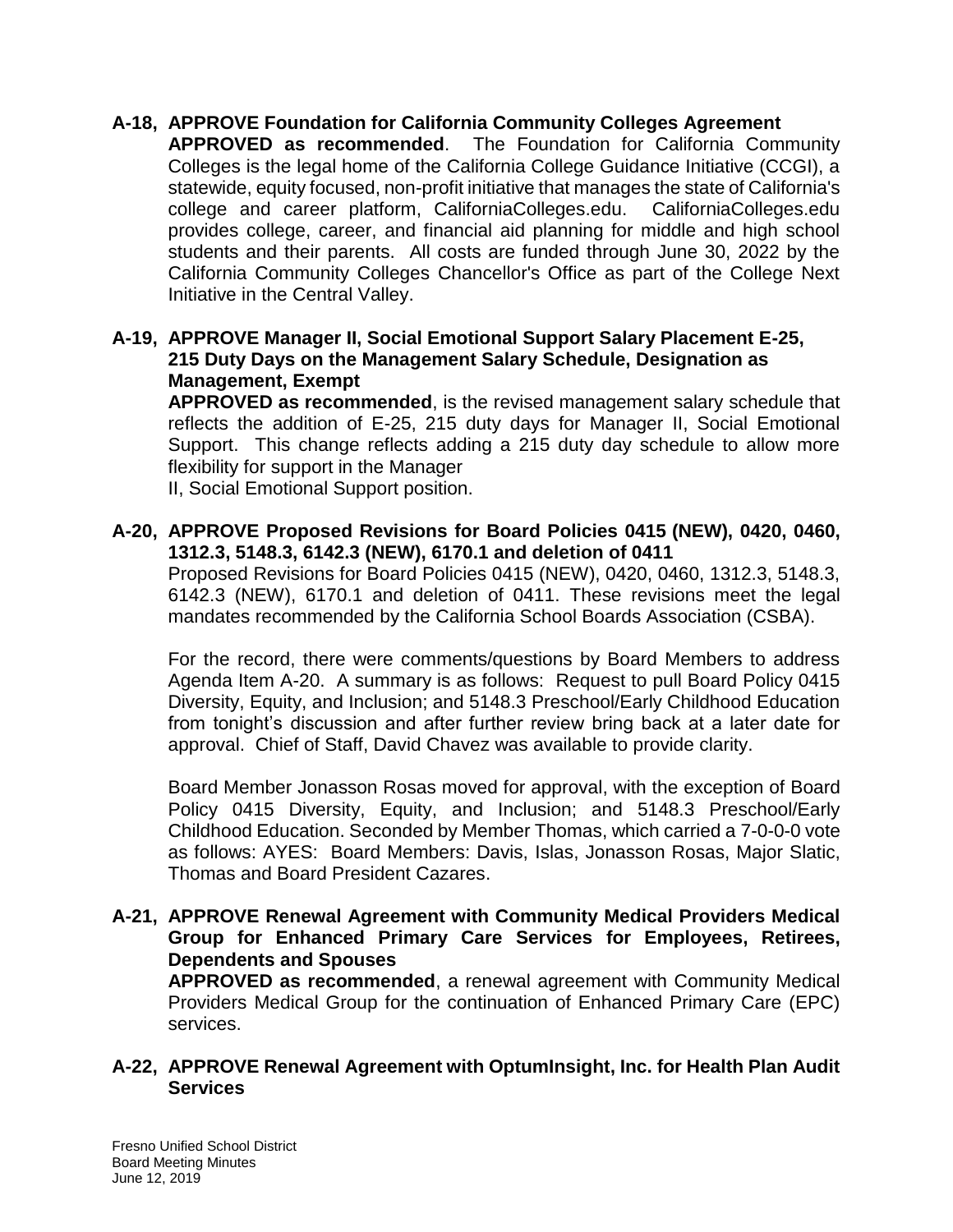**APPROVED as recommended**, an agreement with OptumInsight, Inc. (formerly AIM), to provide health plan audit services to the Joint Health Management Board.

# **A-23, APPROVE the Special Education Annual Budget Plan, Service Plan, and Service Descriptions for 2019/20**

**APPROVED as recommended**, the 2019/20 Special Education Annual Budget Plan, Service Plan, and descriptions of services provided to students with disabilities. The Annual Plans are based upon the proposed 2019/20 Special Education budget. A signed certification of the annual service and budget plans must be submitted to the California Department of Education, Special Education Division no later than June 30, 2019. The annual budget and service plans cover the period of July 1, 2019 through June 30, 2020.

# **A-24, APPROVE Use of Individual Piggyback Contracts in 2019/20**

**APPROVED as recommended**, a list of piggyback contracts recommended for utilization by the district during 2019/20 for efficient and cost effective procurement. Use of piggyback contracts is recommended to the Board annually. Piggybacking is allowed under Public Contract Codes 10299 and 20118, and is a best practice that takes advantage of competitive pricing from a contract formally bid by another school district or public agency. Approval does not commit the district to future purchases or require that any specific contract be utilized. All purchases associated with piggyback contracts will be presented to the Board for ratification on monthly purchase order reports.

# **A-25, DENY Claim #GL17-0814-3199**

**DENIED as recommended**, a Claim for Damages by a Minor, case #GL17-0814- 3199.

## **A-26, RATIFY Amendment No. 2 to Agreement with Envision Insurance Company for Prescription Benefit Services**

**RATIFIED as recommended**, is Amendment No. 2 to the agreement with Envision Insurance Company (Envision Rx) for prescription benefit services to active employees and pre-65 retirees.

# **A-27, RATIFY Carl D. Perkins Applications for Funding**

**RATIFIED as recommended**, the Carl D. Perkins Applications for funding, one each for the secondary and post-secondary (adult school) career technical education programs.

# **A-28, RATIFY Change Orders for the Projects Listed Below**

**RATIFIED as recommended**, Change Orders for the following projects: Bid 18- 10, Construction of Building 100 for Figarden Elementary School, Change Order(s) presented for ratification: \$24,931; and, Bid 18-25, Roosevelt High School Construction of New Aquatic Center, Change Order(s) presented for ratification: \$42,418.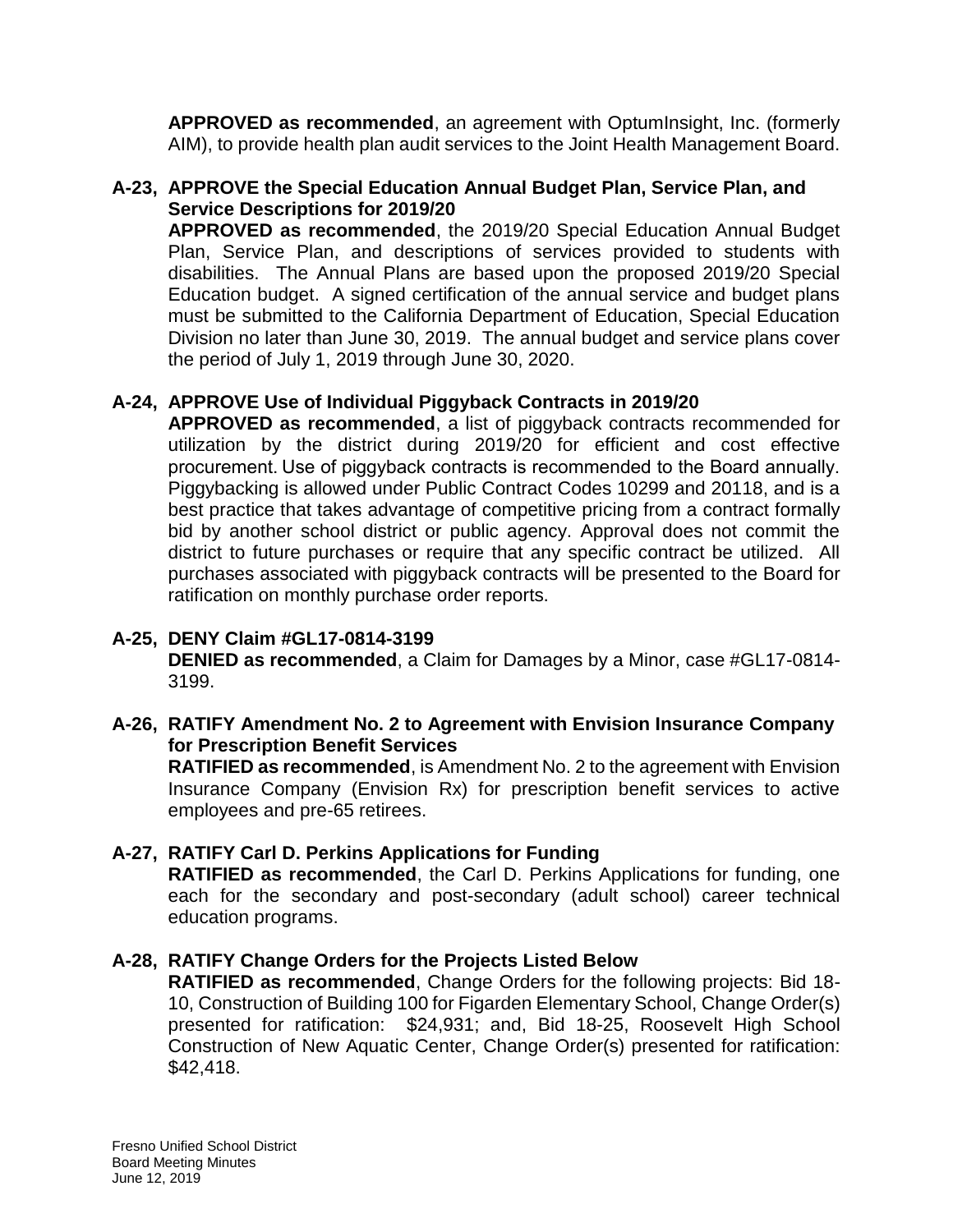## **A-29, RATIFY the Filing of Notices of Completion**

**RATIFIED as recommended**, are Notices of Completion for the following projects, which have been completed according to plans and specifications. Bid 18-10, Construction of Building 100 for Figarden Elementary School; Bid 18-42, McLane High School Quad Improvements; and Bid 19-13, Installation of Exterior Lighting for Ahwahnee, Computech, Cooper, Fort Miller, Scandinavian, Tehipite, Tenaya, Tioga and Yosemite.

## **A-30, RATIFY Grant Application to the California Department of Education for the 2019/20 Workforce Innovation and Opportunity Act, Title II: Adult Education and Family Literacy Act**

**RATIFIED as recommended**, a grant application to the California Department of Education for the 2019/20 Workforce Innovation and Opportunity Act, Title II: Adult Education and Family Literacy Act.

#### **A-31, RATIFY Grant Award from the California Commission on Teacher Credentialing – Teacher Residency Expansion Program**

**RATIFIED as recommended**, the submission of a grant application to, and acceptance of a grant award from the California Commission on Teacher Credentialing – Teacher Residency Expansion Program. The \$3,200,000 award will provide funding for 160 teacher residents over the four program years with an emphasis in special education and bilingual authorization teaching credentials.

## **A-32, RATIFY Independent Contractor Service Agreement with Municipal Resources Group, LLC**

**RATIFIED as recommended**, is an Independent Contractor Services Agreement with Municipal Resources Group, LLC. Municipal Resources Group, LLC. will facilitate the process of conducting the annual evaluation of the superintendent and related workshop(s) and/or closed session discussion(s), facilitate the process of conducting the annual self-assessment of the Board of Education and related workshop(s) and/or closed session discussions(s), and assist with related leadership assessment and goal setting as needed.

# **END OF CONSENT AGENDA (ROLL CALL VOTE)**

# **UNSCHEDULED ORAL COMMUNICATIONS**

**Chelice Johnson** – Spoke regarding an incident at her grandchild's school concerning her grandsons and the custodian.

**Stacy Williams** – Spoke regarding an incident at Bullard concerning racism and a concern that the District has no tracking system of racial incidents.

**Elisha Henderson** –Spoke on behalf of her children at Bullard High School and Baird Middle School, and regarding accountability and lack of policy for racism.

**Abre' Conner** – Spoke to concerns pertaining to racism in the District.

**Erika Paggett –** Spoke to the need for cultural sensitivity at Bullard High School.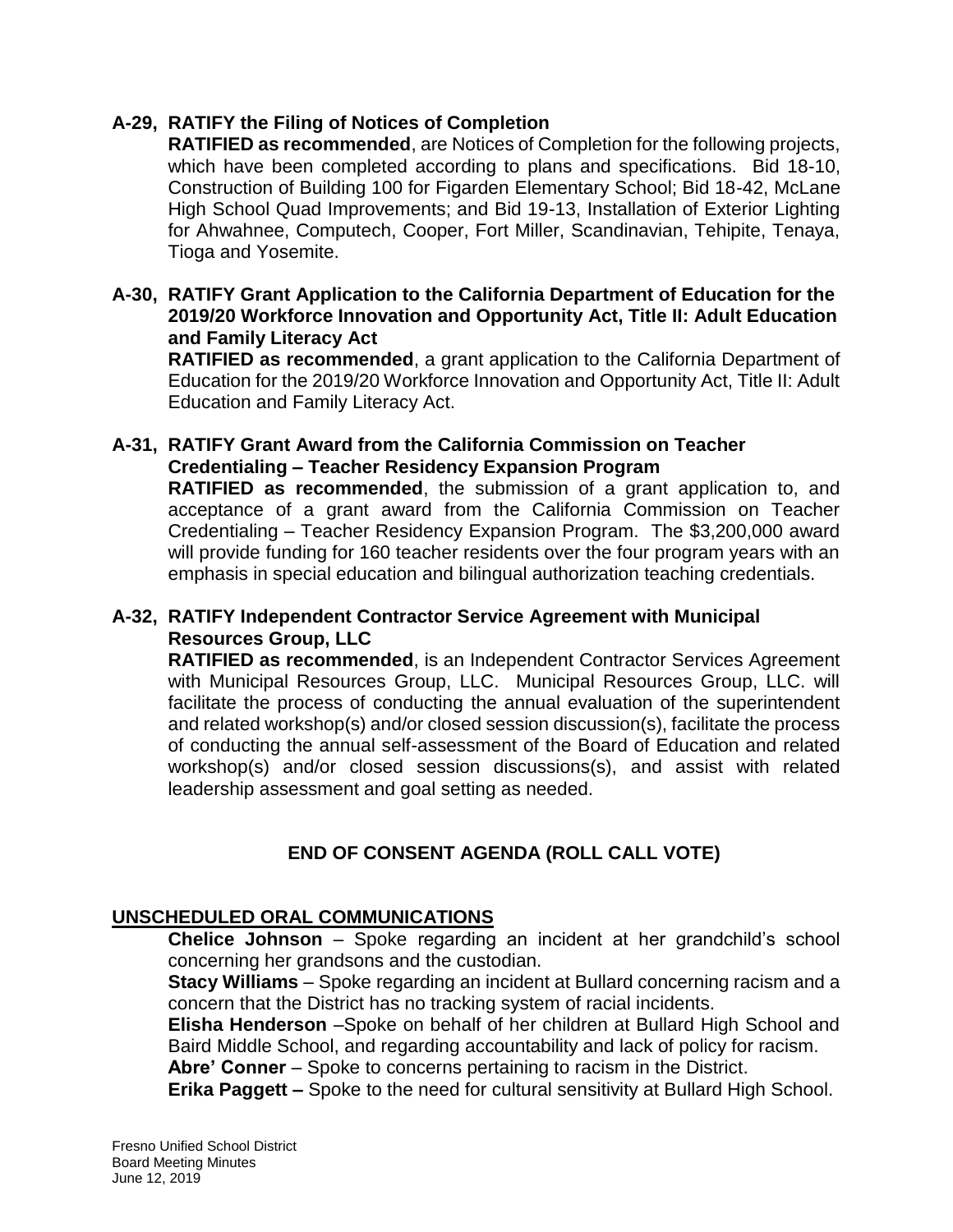**Dr. Rosemary Wanis –** Thanked the Board for approving the Deaf Plus Program. Asked the District to please include the deaf community in decisions made for student in the District.

**Lark Adkin –** Spoke to her thanks for Board Members visiting school sites and the work they are doing for special education students.

**Maria Else** – Spoke to school accountability pertaining to racism.

**Dr**. **Karen Crozier** – Spoke to advancing community-district partnerships of care and justice.

**Natalie Turner** – Thanked the Board for visiting sites and listening to special education staff.

**Kate Woertman** – Spoke to her respect for the Board Members and urged the Board to continue to keep the lines of communication open.

**Dave Ryman** – Spoke to the need of a safe learning environment for children.

**Andrew Fabela** – Spoke to the need to do a better job for students, having qualified teachers in classrooms, providing students with the best education possible.

# **B. CONFERENCE/DISCUSSION AGENDA**

# **B-33, DISCUSS and ADOPT Fresno Unified School District's 2019/20 Local Control and Accountability Plan**

The Local Control and Accountability Plan (LCAP) is a requirement resulting from the State's Local Control Funding Formula (LCFF). The LCAP Federal Addendum provides districts the opportunity to describe how required provisions of the Every Student Succeeds Act (ESSA) will be met. School districts across the State receive LCFF funds for every student, with additional funds going to districts with high unduplicated counts of students living in poverty, English learners, and foster youth. Fresno Unified School District is required to adopt a Local Control and Accountability Plan at the same time as the adoption of the district budget. The Superintendent recommends adoption. Fiscal impact: Noted on support material. Contact person: Ruth F. Quinto, telephone 457-6226.

#### **OPPORTUNITY for Public Comment on Conference/Discussion Agenda Item B-33**.

**Juana Iris Meza** – Spoke to the LCAP specifically No. 58 and the enrollment requirements of the dual immersion program. Requested a free translation of the Master Plan for English Learners be accessible and visible at all schools in Fresno Unified. Requested a new tool at all schools to communicate English Learner data to families.

Thanked staff for meeting with Board Members to answer questions pertaining to the LCAP. The Board worked to do their best to balance the needs of every student in the district and to focus supplemental and concentration funds on students whom those funds are intended. Executive Directors Santino Danisi and Sally Fowler were available to provide clarity.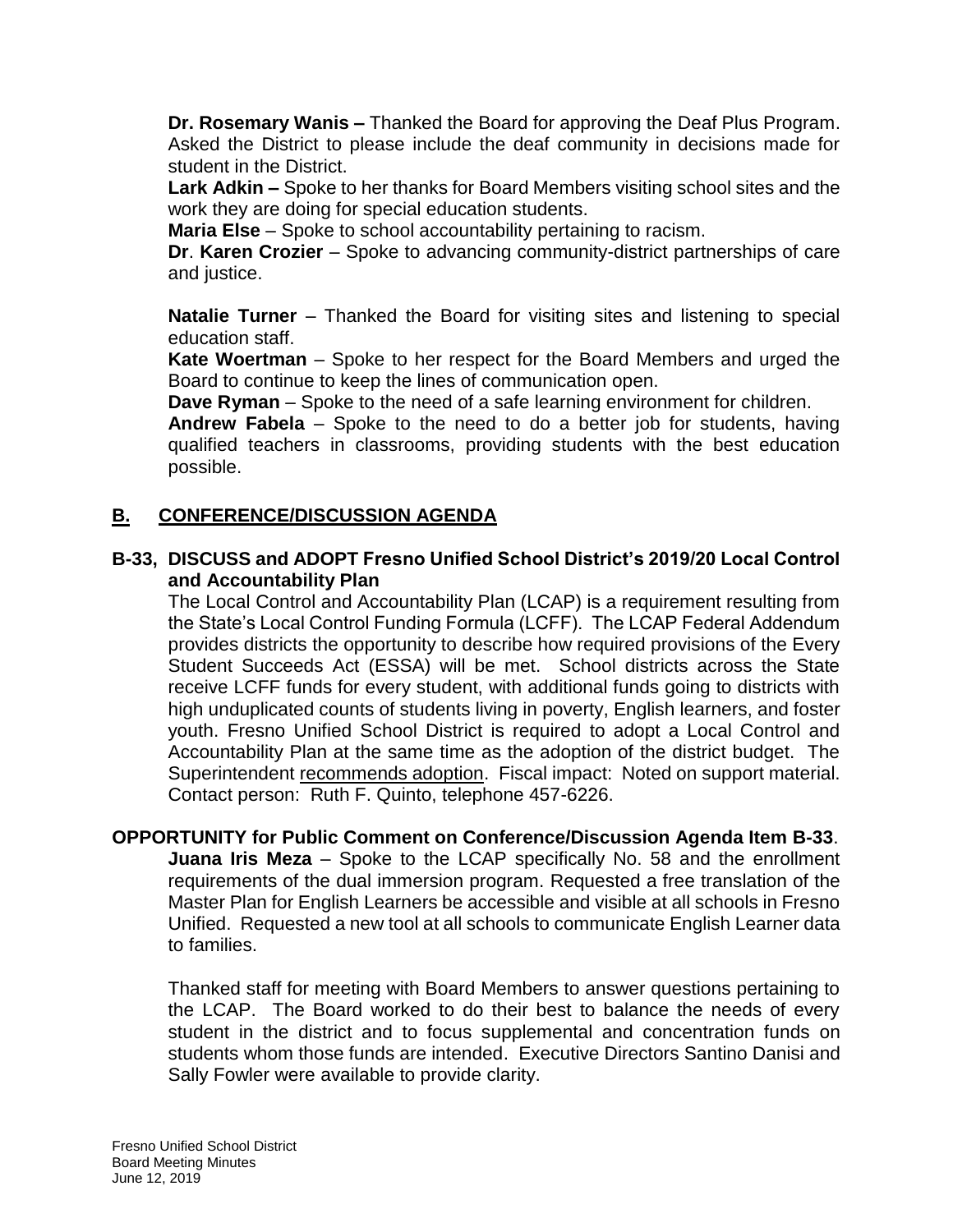Board Member Mills moved for approval, seconded by Board Member Thomas, carried with a 7-0-0-0 vote as follows: AYES: Board Members: Davis, Islas, Jonasson Rosas, Mills, Major Slatic, Thomas, and Board President Cazares.

# **B-34, DISCUSS and ADOPT Fresno Unified School District's 2019/20 Proposed Budget and Education Protection Account**

The Proposed Budget includes the multi-year projected budget for the Unrestricted General Fund. The agenda item will also describe factors addressed in the 2019/20 Proposed Budget, and issues affecting the multi-year projections for 2020/21 and 2021/22. The Superintendent recommends adoption. Fiscal impact: Noted in support material. Contact person: Ruth F. Quinto, telephone 457-6226.

#### **OPPORTUNITY for Public Comment on Conference/Discussion Agenda Item B-34**. There were no members of the public wishing to address the Board.

For the record, there were comments/questions from Board members regarding Agenda Item B-33. A summary is as follows: Requested clarification on reserve levels after the Tentative Agreement is ratified. Deputy Superintendent and CFO, Ruth F. Quinto was available for to provide clarity.

Board Member Jonasson Rosas moved for approval, seconded by Board Member Thomas, carried with a 7-0-0-0 vote as follows: AYES: Board Members: Davis, Islas, Jonasson Rosas, Mills, Major Slatic, Thomas, and Board President Cazares.

**B-35, APPROVE Annual Agreements for the 2019/20 School Year – Primary Report** Included in the Board binders is a matrix detailing agreements to provide services to Fresno Unified School District. These agreements include the following categories: Campus safety; Administrator and teacher development; Opportunities to promote arts, activities and athletics; Targeted assistance: Student achievement outcomes, Social emotional supports; and Technology. Two agenda items are presented to approve agreements. The first item includes the Primary Report with all agreements with the exception of those that may present a potential conflict of interest for an individual Board member. All remaining agreements are in the Supplemental Report and presented as a second agenda item. The Superintendent recommends approval. Fiscal impact: Sufficient funds have been budgeted in the 2019/20 budget. These investments will be funded through the appropriate budgets, as detailed in the matrix. Contact person: Ruth F. Quinto, telephone 457-6226.

# **OPPORTUNITY for Public Comment on Conference/Discussion Agenda Item B-35**.

There were no members of the public wishing to address the Board.

For the record, there were comments/questions from Board members regarding Agenda Item B-35. A summary is as follows: Requested support material be provided in larger font. Transparency in terms of business opportunities, how are vendors getting on the contract list, suggestion made to add column for owner of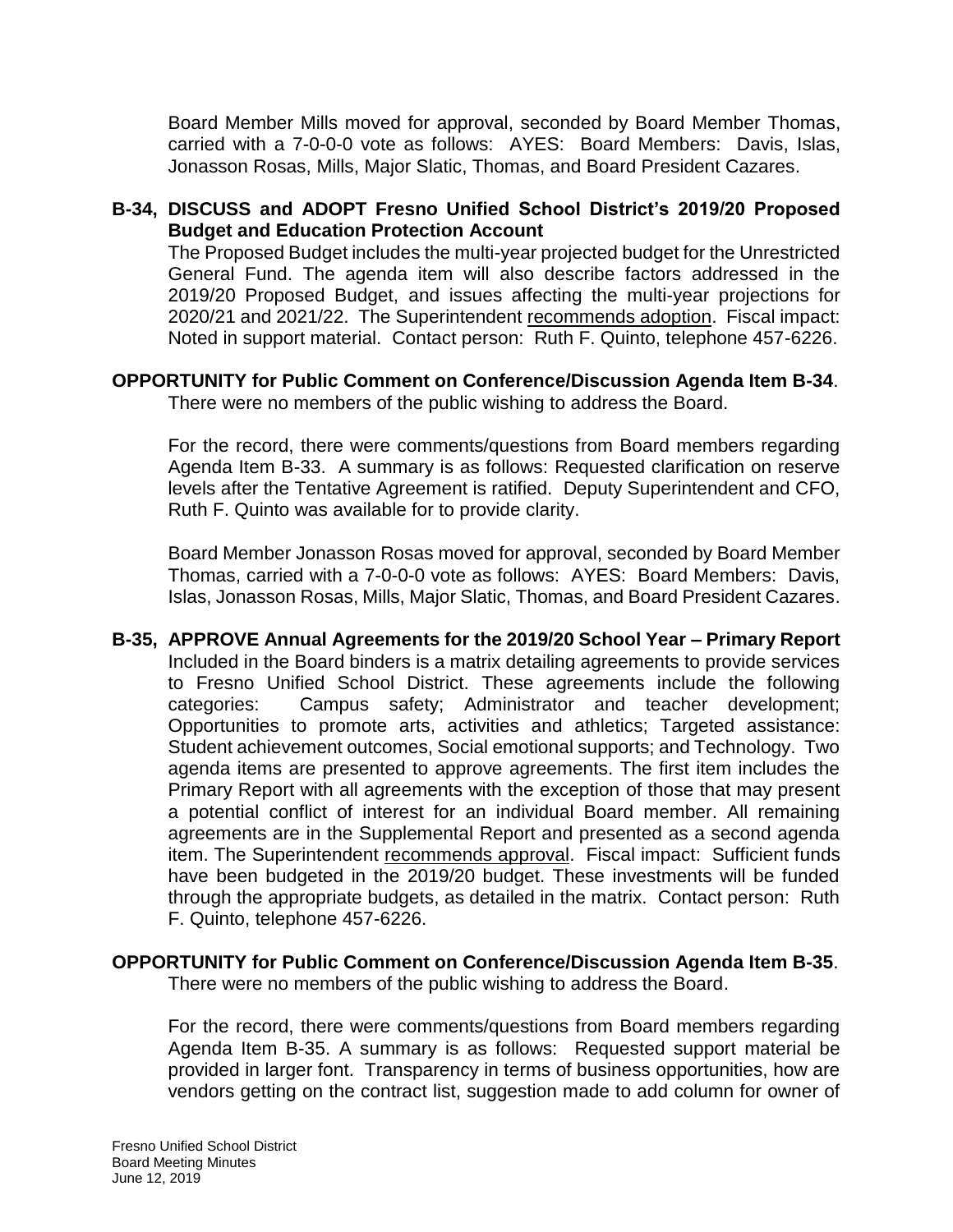business to ensure community opportunities. Request for clear distinctions to be made when there are multiple agreements with the same vendor.

Board Member Islas moved for approval of the item as is, with the request for additional information in a Board Communication and the option to revisit items if needed. Seconded by Member Thomas, which carried a 6-0-1-0 vote as follows: AYES: Board Members: Davis, Islas Jonasson Rosas, Major Slatic, Thomas and Board President Cazares. ABSTAINED: Board Member Mills.

# **B-36, APPROVE Annual Agreements for the 2019/20 School Year – Supplemental Report**

Included in the Board binders is a matrix detailing agreements to provide services to Fresno Unified School District. These agreements include the following categories: Campus Safety; Leadership Development; Opportunities to promote arts, activities and athletics; Targeted Assistance: Student Achievement Outcomes and Social Emotional Supports; Teacher Development; and Technology. Two agenda items are presented to approve agreements. The first item includes the Primary Report with all agreements with the exception of those that may present a potential conflict of interest for an individual Board member. All remaining agreements are in the Supplemental Report and presented as a second agenda item.

#### **OPPORTUNITY for Public Comment on Conference/Discussion Agenda Item B-36**. There were no members of the public wishing to address the Board.

For the record Board Member Jonasson Rosas read the following statement:

"Item B-36 on tonight's agenda calls for the approval of annual contracts between the District and Fresno EOC. I am employed by Fresno EOC, which is a nonprofit corporation. I did not participate in making the contracts included in the Agenda Item B-36; but, because of my employment with Fresno EOC, I have a remote financial interest in those contracts. Therefore, consistent with my prior recusals relating to Fresno EOC, and in the interest of full transparency, I am abstaining from this vote pursuant to Board Bylaw 9270."

Board Member Davis moved for approval, seconded by Board Member Mills which carried a 6-0-1-0 vote as follows: AYES: Board Members: Davis, Islas, Mills, Major Slatic, Thomas and Board President Cazares; ABSTAINED: Board Member Jonasson Rosas.

#### **B-37, DISCUSS and ADOPT Resolution 18-23 Regarding the Issuance and Sale of General Obligation Bonds, Election of 2016 (Measure X), Series B, in the Aggregate Principal Amount of Not to Exceed \$75,000,000, and Authorizing the Execution and Delivery of Documents and Actions in Connection Therewith**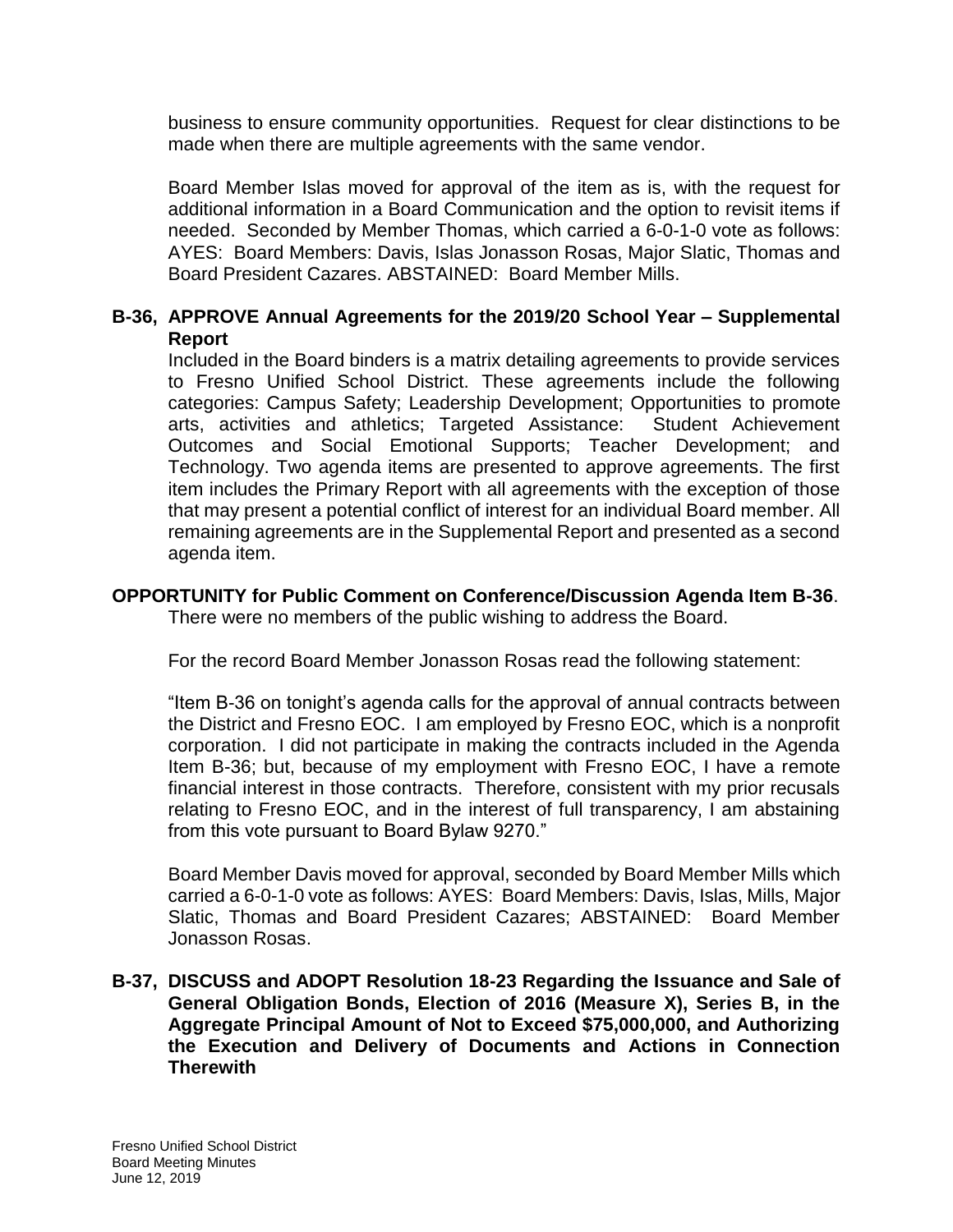Resolution 18-23 is included in the Board binders and recommended for adoption to provide for the issuance and sale of General Obligation Bonds, Election of 2016 (Measure X), Series B, in the aggregate principal amount of not to exceed \$75,000,000, and to authorize execution and delivery of related documents and actions. This Measure X issuance will provide funding for implementation and continued implementation of Measure X priority projects. The Superintendent recommends adoption. Fiscal impact: Funding source is Measure X as approved by the voter electorate in November 2016. Contact person: Karin Temple, telephone 457-3134.

# **OPPORTUNITY for Public Comment on Conference/Discussion Agenda Item B-37**.

There were no members of the public wishing to address the Board.

For the record, there were comments/questions from Board members regarding Agenda Item B-37. A summary is as follows: Requested clarification on indication of investment priorities pertaining to second gymnasiums. Chief Officer Karin Temple was available to provide clarity.

Board Member Davis moved for approval, seconded by Member Jonasson Rosas, which carried a 7-0-0-0 vote as follows: AYES: Board Members: Davis, Islas, Jonasson Rosas, Mills, Major Slatic, Thomas and Board President Cazares.

# **C. RECEIVE INFORMATION & REPORTS**

The Board was in receipt of one item as follows:

## **C-38, RECEIVE Proposed Revisions for Existing Board Bylaws 9005 and 9130 and Drafts for Two Proposed Board Bylaws Regarding Complaints Concerning Board Members and Censure Policy and Procedures**

# **BOARD/SUPERINTENDENT COMMUNICATION**

**Member Islas –** More clarity requested from Board colleagues pertaining to Item C-38 on tonight's Agenda. Thanked staff for the learning opportunity as a new Board Member. Thanked her Board colleagues for a great start and the continuing commitment to work together to serve students. Thanked the community for their comments during Board meetings.

**Member Mills –** Thanked Dr. Crozier. Requested the Communications Office disseminate information to employees and students regarding Agenda Item A-4, ADOPT Resolution for a Fragrance-Free Environment. Additionally, to make it publicly available on the website and to encourage people to comply. Requested an Administrative Regulation created to establish protocols pertaining to legal and investigation services. Requested the attorney representing the District in the lawsuit filed by Mr. Mackey be present to provide an update at the next Board Meeting.

**Member Thomas –** Expressed her thanks to her community for their support. Thanked Dr. Crozier.